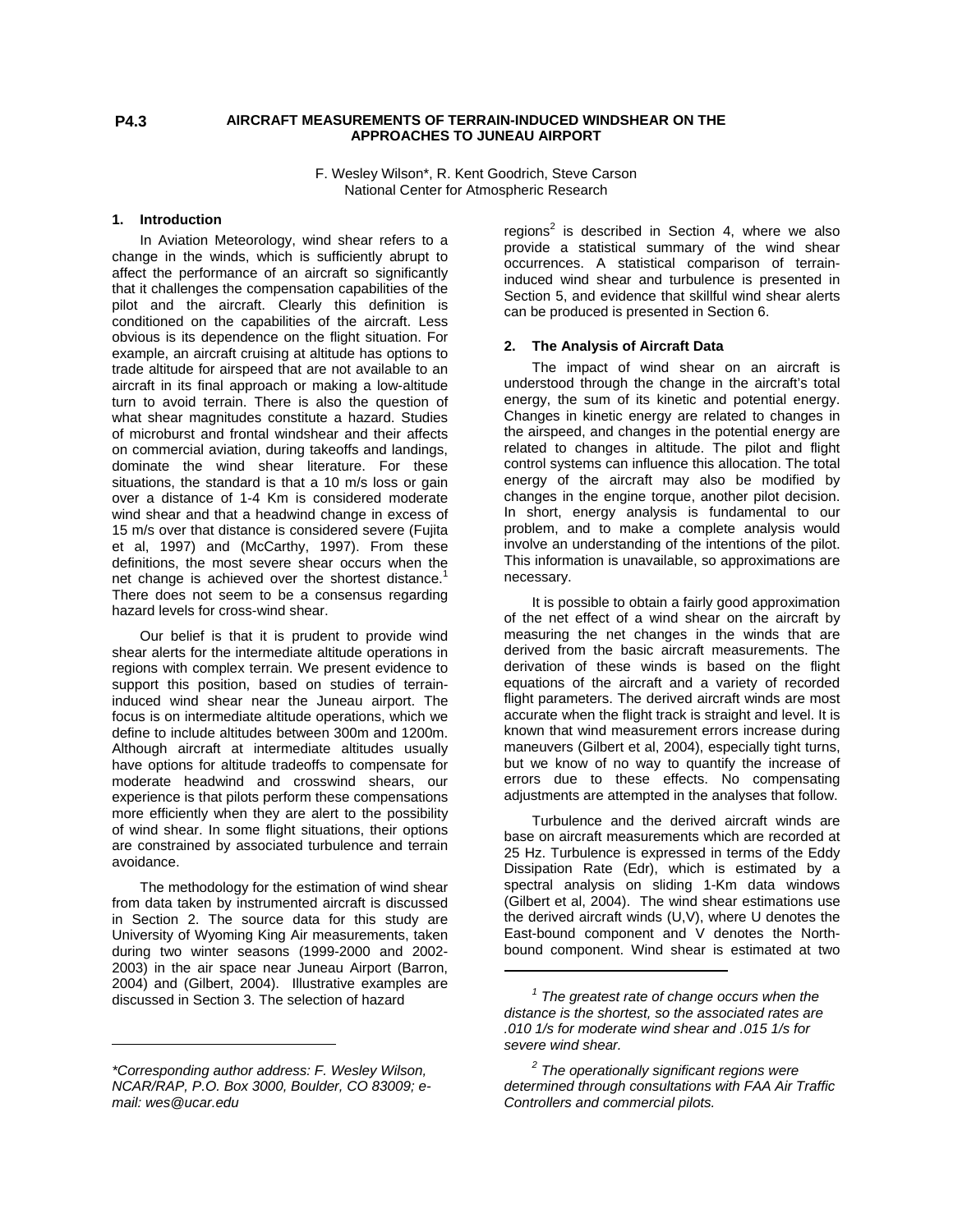analysis scales: over sliding 1-Km data windows and over sliding .5-Km data windows. While the time series of these wind data have a fairly significant highfrequency chatter, the 12-second<sup>3</sup> example in Figure 1 indicates that there is also a perceptible trend. We use the estimated trend to estimate the mean impact of wind change on an aircraft by using a least squares fit to estimate the slope of the change  $(U',V')$ . We then estimate the net impact over a time interval of length<br>t. If denotes the average airspeed over that time

denotes the average airspeed over that time interval, and we wish to estimate the wind shear over a scale distance D, then the net change in the wind field  $(U, V)$  is estimated by

$$
(\Delta U, \Delta V) = \Delta t * (U', V')
$$
  
where  $\Delta t = \frac{D}{V}$  (1)

Two distance scales are implied by these formulas. The distance D, over which the net shear is experienced, appears explicitly. In these studies, we choose D= 1 Km, which conforms to the lower length scale used in previous microburst studies. There is also the implicit scale, which is used in the estimation of the slopes (U', V'). Although the matched wind shear scale is 1 Km, we have found that it is also useful to estimate these slopes at the .5 Km scale. All estimates are normalized to provide the loss or gain over a 1 Km distance, at the estimated rate.

An abrupt change in the headwind has a direct impact on the aircraft energy. The net change in the headwind is determined by the wind shear component in the direction of the aircraft track  $(X, Y)$ . We estimate the direction of the aircraft track to be the unit direction vector (secant) of the actual ground track. We estimate the components  $(X', Y')$  of this direction vector by least squares slope estimation. If  $(X, Y)$ denotes the unit aircraft track heading vector, then the headwind (HS) and crosswind (XS) wind shears are estimated by

$$
HS = -(U, V) \bullet (X, Y)
$$
  
 
$$
XS = | (U, V) \bullet (-Y, X) |
$$
 (2)

Total shear  $(TS)$ , the magnitude of  $(U, V)$ , is a meteorological property, since it is not related to the aircraft track by the formulas (2). Even though TS is independent of the direction of the track, there is an influence by the aircraft track, since the underlying wind measurement locations are on that track. For example, if the aircraft flies at a fixed altitude, then (U,V) reflects a shear in the horizontal wind field, but if the aircraft changes altitude, then  $(U, V)$ reflects a combination of the horizontal wind shear and the vertical shear of the horizontal winds. The

 $\overline{a}$ 

vertical shear is sometimes viewed as less hazardous, since the pilot may mollify its impact by adjusting his rate of ascent. In our investigations of the aircraft performance in these shears, we have observed that pilots can make these adjustments more efficiently if they are aware that vertical shear is a possibility. Warnings of all significant wind shear events provide operational benefits.

#### **3. Two Case Studies**

The evaluation of wind shear and its consequences involves many considerations. To promote a better understanding of our approach to understanding these issues, we first present a rather standard example, shown in Figures 2A and 3. This flight segment, from Oct. 19, 2002, approaches the airport from the West, executes a low fly-by, and then executes a Lemon Creek departure. In this maneuver, pilots make a left turn immediately after lift-off to enter the Lemon Creek basin, which is enclosed on three sides by 3000' hills. They execute a 180 $^{\circ}$  turn in the basin, exiting beside the departure runway in the reverse direction. The plan view of the aircraft track is provided in Figure 2A. Since the flight path in the Lemon Creek is below the surrounding hilltops, the preferred track is safely within the confines of the basin, illustrated by the white arc in the Figure 2. In this rather benign situation there is no difficulty with staying within these confines.

We investigate the impacts on the wind shear on the aircraft by comparing the estimated wind shear with several aircraft flight parameters. Panel A shows the aircraft altitude above ground level (agl). The black bar indicates the extended runway location and the orange bar indicates the flight time within the Lemon Creek basin. We see that there is a low pass over the runway and a climb to 300m for the pass through the Lemon Creek basin. From Panel B we note that except for a brief dip in airspeed when they first pull up, they hold a nominal airspeed of 80 m/s. typical for the King Air. In Panel C, we note a sharp negative roll as they turn off of runway heading, and a continuous positive roll of about  $25^\circ$  as they follow the right turn within the basin. They climb with a  $10^{\circ}$  pitch and hold a slight positive pitch as they turn through the basin. This flight profile is fairly typical of a Lemon Creek departure.

The accompanying wind and wind shear measurements are indicated in Panels D-F, D: wind components U, V and Edr, E: 1 Km wind shear, and F: .5 Km wind shear. From Panel D, we note that there is a moderate Southeast flow, with a southerly component (V) of about 5 m/s and a easterly component (-U) of about 10 m/s over the airport. From panel E, we note that the 1 Km wind shear agnitude is mostly less than 5  $10^{-3}$ s<sup>-1</sup>, with one crosswind spike to 10  $10^{-3}$ s<sup>-1</sup>. From Panel F, we see that there is considerable choppiness at the .5 Km scale, with headwind shears of  $\pm$  10 10<sup>-3</sup>s<sup>-1</sup> and a crosswind shear of nearly 20  $10^{-3}$ s<sup>-1</sup>. There is very little turbulence, with the Edr values consistently

*<sup>3</sup> At a typical airspeed of 80 m/s, 12 seconds corresponds to a flight distance of approximately 1 Km.*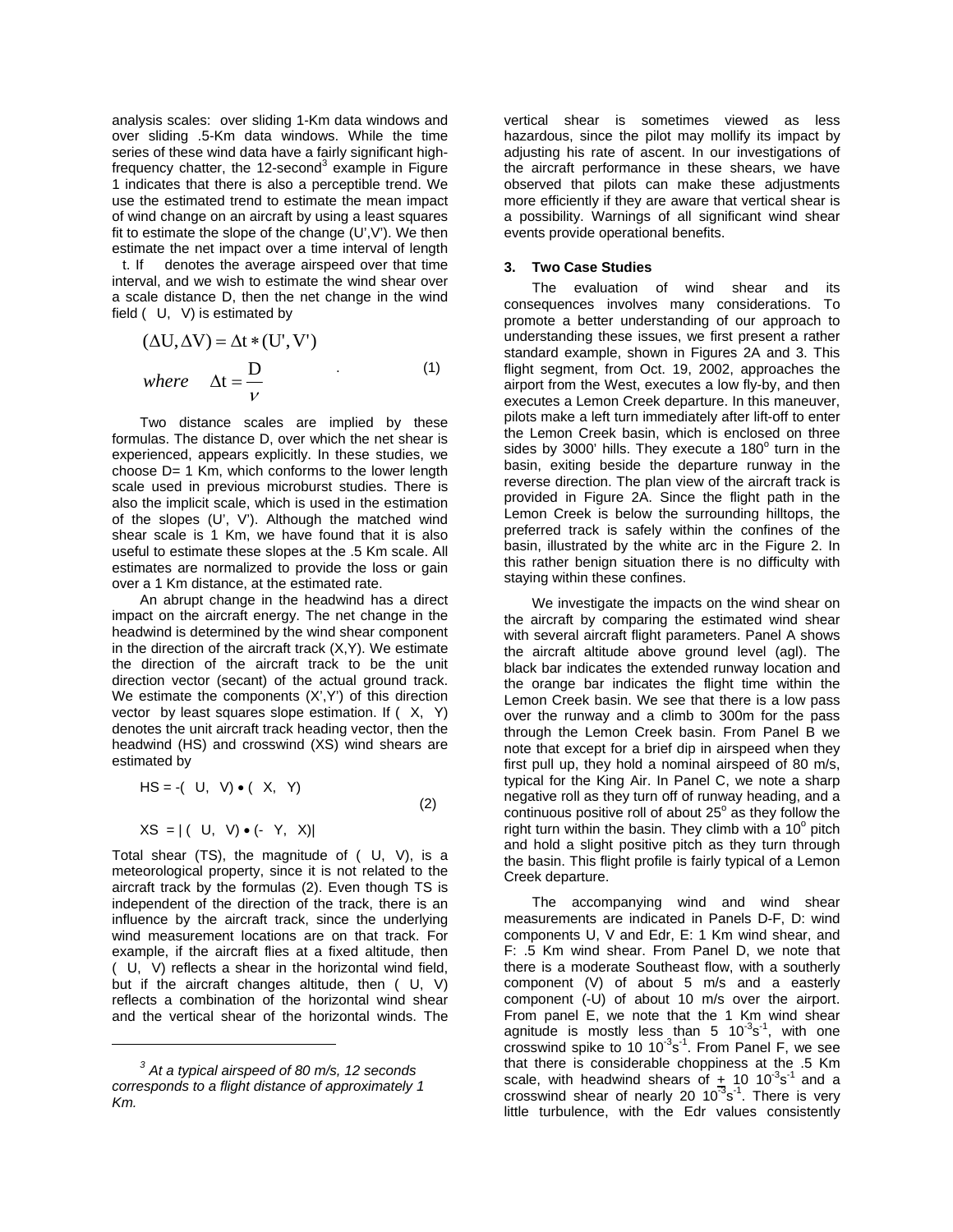below .1. We note a slightly erratic pitching of the plane during the choppy wind shear conditions within the Lemon Creek basin, and a dip in the intended roll at the time the plane re-enters the Southeast flow.

Figure 4 provides the same time-series graphs for a flight along a similar track the next day, Oct. 20, 2002. The plan view of this flight path is presented in Figure 2B. Note that the path straightened in the back of the basin, widening the turn substantially. Figure 4 indicates that there is a somewhat stronger Southeast flow, with the southerly component increased from 5 m/s to 10 m/s. However, the wind shear and turbulence conditions have increased from light to severe in Lemon Creek basin. The irregularity of the roll graph in would lead us to believe that the pilot was fighting for control of the aircraft. This is really rough air, with bursts of severe wind shear (HS exceeding + 20  $10^{-3}$ s<sup>-1</sup>) and severe turbulence (Edr=.9) from the entrance, well into the Lemon Creek basin. The 20 m/s loss of airspeed indicates that there was a significant adverse impact on aircraft total energy. The pilot compensated by pushing the nose down (negative pitch) and briefly returning to  $0^{\circ}$  roll, thereby widening the turn to the limits of the confines of the basin. From these two examples, we see that a moderate change in the strength of the winds in the Lemon Creek basin can be accompanied by significant changes in the aircraft hazard.

## **4. Shear Hazards at designated locations**

Wind shear hazards are studied for specific regions near the Juneau Airport, which are relevant to aviation operations (Barron, 2004). These regions have the shapes of various quadrilaterals and are called the hazard boxes. The geographic extents of the hazard boxes are shown in Figure 5. Each hazard box in the Gastineau Channel is partitioned vertically. The lower boxes extend from the surface to 2000 feet, and are labeled 5, 6, 7, and 8. Directly above these and extending from 2000 to 6000 feet are boxes labeled A, B, C, and D.

Since each hazard box has an extent of several kilometers, a typical aircraft track that crosses a hazard box will make a succession of wind shear estimates during its passage. The measured wind shear hazard level in a box for a particular crossing is defined to be the  $90<sup>th</sup>$  percentile of all wind shears measured in the hazard box during the crossing. Separate estimates are made for HS, XS, and TS.

Turbulence levels are similarly estimated from the aircraft data. One question is whether the instances of moderate and severe wind shear coincide with the instances of moderate and severe turbulence. Several studies have shown that turbulence levels are higher near regions of strong wind shear (Endlich, 1965) and (Mancuso and Endlich, 1966). There is less information regarding a quantitative relationship.

Since specific alerts are to be issued for each

hazard box, it is important to understand the nature of the wind shear hazard occurrences as experienced in each hazard box. An important observation is that there are a two dominant wind patterns in the Juneau region, which are associated with most of the terraininduced wind shear and turbulence (Cohn, 2004). These wind regimes are the southeast flow (SE), which is the result of a synoptic situation that forces strong winds up the Gastineau Channel, and the Taku flow (TK), which results from the drainage of a cold air mass from the Taku Glacier across the Gastineau Channel. The aircraft were flown repeatedly, under three prevailing wind situations ( SE, TK, and Neither). Counts of the total penetrations are shown in Table 1. Counts of the wind shear and turbulence events experienced, divided by the total number of penetrations, provide estimates for the probabilities of hazardous encounters during probes by the project aircraft.

We shall present evidence that the quantitative relationship is weak for the terrain-induced wind shear near Juneau. For each hazard box and wind regime, we estimate of the probabilities of the occurrence, for moderate and severe events, and we estimate the correlations of the intensities of turbulence and wind shear. In counting the occurrences, we have used the traditional wind shear thresholds: 0-10 m/s is light wind shear, 10-15 m/s is moderate wind shear, and >15 m/s is severe wind shear, and Edr thresholds: 0- .2 is light, .2-.4 is moderate, and >.4 is severe. Based on these thresholds, we find that there is substantially more moderate-severe wind shear than turbulence. Composite results for all hazard boxes combines are: the probabilities of moderate and severe turbulence over all aircraft flights are .07 and .01, respectively; the probabilities of moderate and severe .5 Km total shear are .13 and .11, respectively. The correlation of turbulence and .5 Km total shear is typically .6 -.7 in the various hazard boxes. Correlations in this range indicate wind shear and turbulence frequently collocated, but that there is only a moderate possibility of a causal quantitative relationship.

These estimates of the probabilities that turbulence and wind shear will be experienced in the various hazard boxes under the different wind regimes are used to estimate the magnitude of the impact on aviation. The data collected indicate that there is little wind shear or turbulence when neither the Southeast or Taku conditions are present. Tables 2 and 3 present these probabilities for the Southeast and Taku wind regimes, respectively. Each table contains the probabilities for several hazard boxes, with the SE events in the first columns and the TK events in the last columns. Bold figures indicate the more significant cases. The pair of numbers (100/55) following the hazard box name provides the number of cases, which were used in the SE and TK probability estimates, respectively. We caution that when one of these counts is less than 50, then the estimates are prone to small sample error. All wind shear results refer to the shears computed at the .5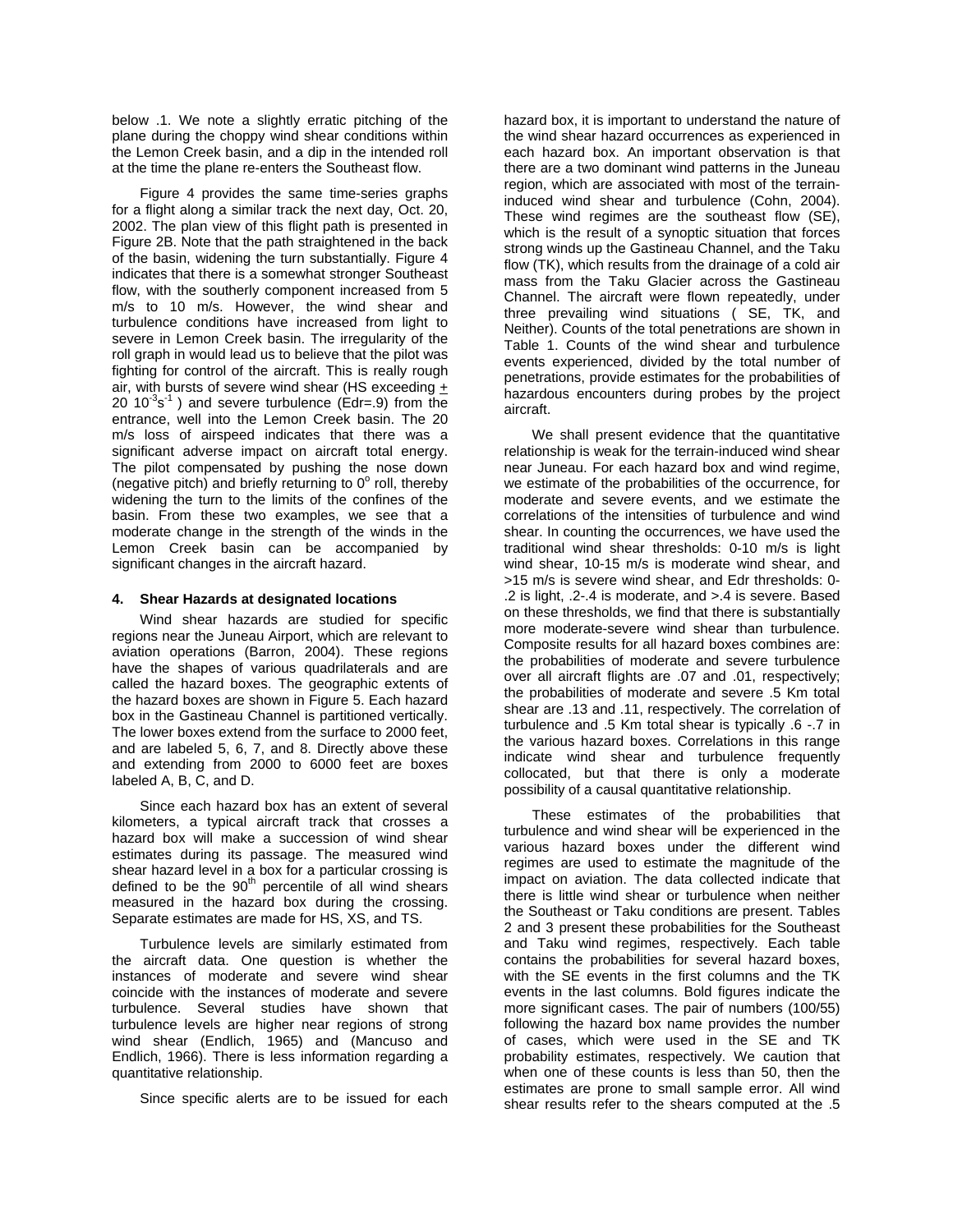#### Km scale.

The results presented in Tables 2 and 3 indicate that Lemon Creek experiences significant wind shear and turbulence in both wind regimes (note that there are only 25 SE cases for Lemon Creek). We note that the Gastineau Channel experiences its most significant wind shear and turbulence in the Taku situation, but that there are many SE wind shear and turbulence events in the channel. Finally, Coghlan Island, North Douglas Island, and Outer Point hazard boxes experience their most significant wind shear and turbulence in the Southeast wind regime.

#### **5. The Correlation of Wind shear and Turbulence**

If the intensities of wind shear and Turbulence were highly correlated, then we might conjecture that these events had a causal relationship or were subject to a common forcing mechanism. If this were the case, then it might be prudent to consider issuing unified alerts. In our experience, this kind of strong linkage would result in a correlation coefficient greater than .90, even from measured data.

The correlations between the wind shear and turbulence intensities are presented in Table 4 for all cases where there is significant wind shear and turbulence. We note that the correlation coefficients are high enough to indicate frequent collocation of the events, but low enough to indicate frequent variation in their relative intensities. Indeed, we note from Tables 2 and 3 that moderate and severe wind shears occur much more frequently than moderate and severe turbulence. While it is not reflected in the statistics presented here, we have observed some cases when there is strong turbulence that is not associated with strong wind shear.

In addition, there are different pilot responses to anticipated wind shear and turbulence. Pilots anticipating a headwind loss will typically attempt to compensate by adding airspeed. Pilots anticipating turbulence are inclined to reduce airspeed to reduce stress on the airframe. So distinguishing between these events is important to flight decisions.

Based on these findings, we conclude that separate alerts for wind shear and for turbulence have operational value. There is a clear need for wind shear alerts for the Gastineau Channel during Taku Flows, for Coghlan Island, North Douglas Island, and Outer Point during Southeast Flows, and for Lemon Creek during both of these conditions. Finally, there is a sufficient likelihood of moderate shear in the Gastineau Channel during Southeast Flows, that there would be operational value in providing these alerts as well.

# **6. Anticipated Skill of Wind Shear Alert Models**

We now consider the evidence that skillful wind shear alerts can be provided. Table 5 provides a listing of some skill statistics, taken from Appendix 3

of a skill analysis report (Fowler, et al, 2004). The probability of detection (POD), false alert ratio (FAR), and the Peirce skill statistic (PSS) are listed for HS, XS, TS, and Edr, in cases where there is enough data to reliably estimate these skill statistics. These statistics provide different indications of the skill of a model. The POD is the measure of the model skill for issuing an alert when it is needed. The FAR is the measure of the failure rate for issued alerts. The PSS is a composite measure of the rates of correct detections and false positives.

The entries in Table 5 indicate the preliminary wind shear models comparable skill to the more carefully studied turbulence alerts. We see that there are skillful wind shear alert models for most of the important situations.

## **7. Conclusions**

Terrain-induced wind shear occurs near Juneau and it can have a significant adverse impact on aircraft. Pilots can adapt to wind shear events more efficiently if they and warnings that a wind shear encounter is likely. There is evidence that regressionbased models have acceptable skill in diagnosing wind shear events.

#### **8. References**

- Barron, R. and V. Yates, 2004: Overview of the Juneau terrain-induced turbulence and windshear project, these proceedings.
- Cohn, S.A., 2004: Weather patterns of Juneau Alaska and their relationship to aircraft hazards, these proceedings.
- Endlich, R.M., and G.S. McLean, 1965: Empirical relationships between gust intensity in clear-air turbulence and certain meteorological quantities, Journal *of Applied Meteorology*, vol.**4**, 222-227.
- Fowler, T.L., J.T. Baird, M.J. Pocernich, 2004: A performance analysis of the Juneau wind hazard alert system, these proceedings.
- Fujita, T., J. McCarthy, Serafin, R., and J. Wilson, 1997: *Progress in understanding windshear and implications on aviation. STORMS, Volume II*, Edited by Roger Pielke Jr and Roger Pielke Sr. Definitive Series on Natural Hazards and Disasters [Editors: Pielke, Sr. and Pielke, Jr.] Routledge, London and New York, 237-252.
- Gilbert, D., L.B. Cornman, A.R. Rodi, R.G. Frechlich, and R.K. Goodrich, 2004: Calculating EDR from aircraft wind data during flight in and out of Juneau AK: Techniques and challenges associated with non-straight and level flight patterns, these proceedings.
- Mancuso, R.L. and R.M. Endlich, 1966: Clear air turbulence frequency as a function of wind shear and deformation, Monthly Weather Review, vol.94, 581-585.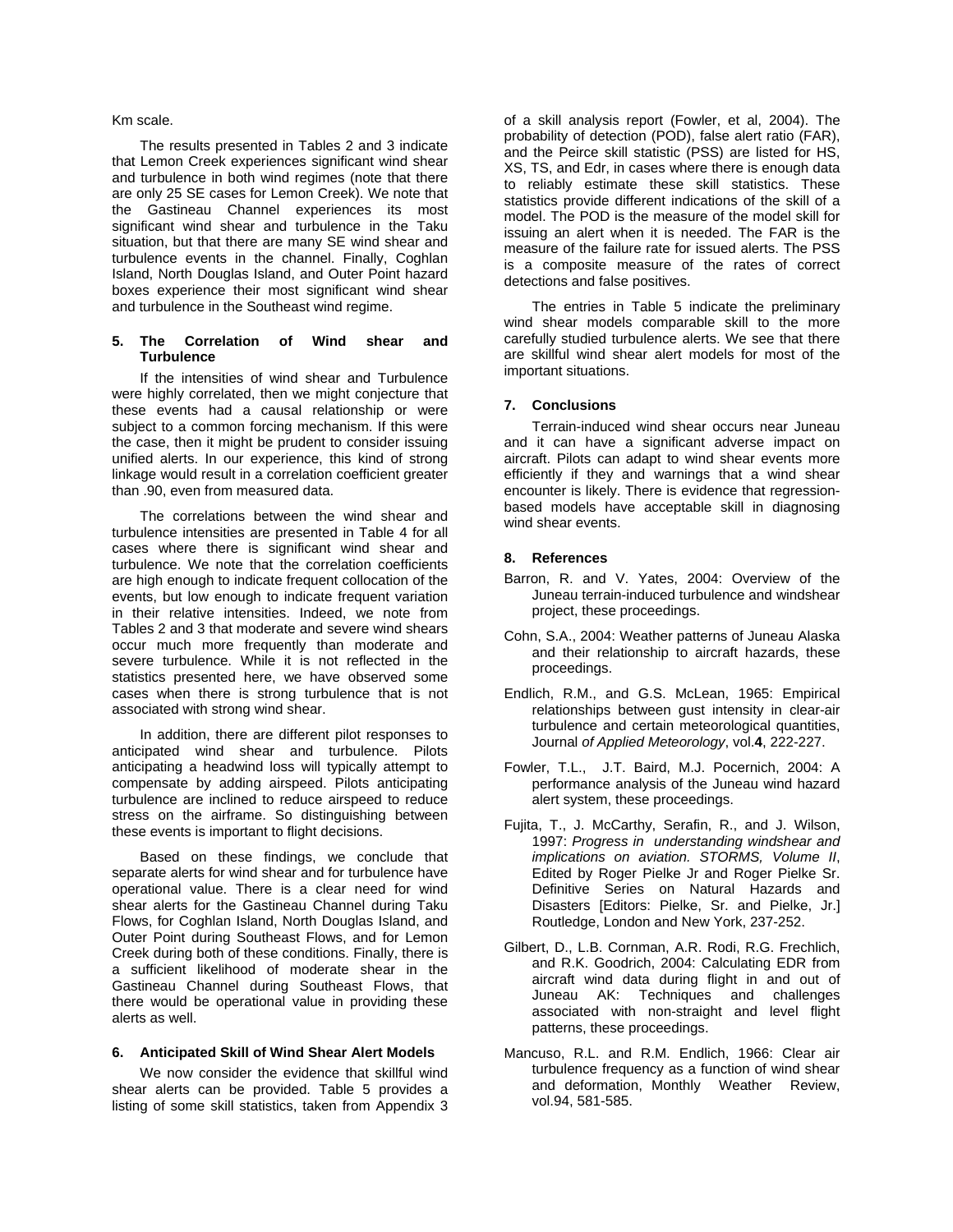McCarthy, John. 1997: Low-Altitude Windshear: A 15- Year Retrospective. *Preprints: American Meteorological Society, Workshop on Wind Shear and Wind Shear Alert Systems*, Oklahoma City, OK, 3-15 November 1996, by the Amer. Meteor. Soc., Boston, Mass.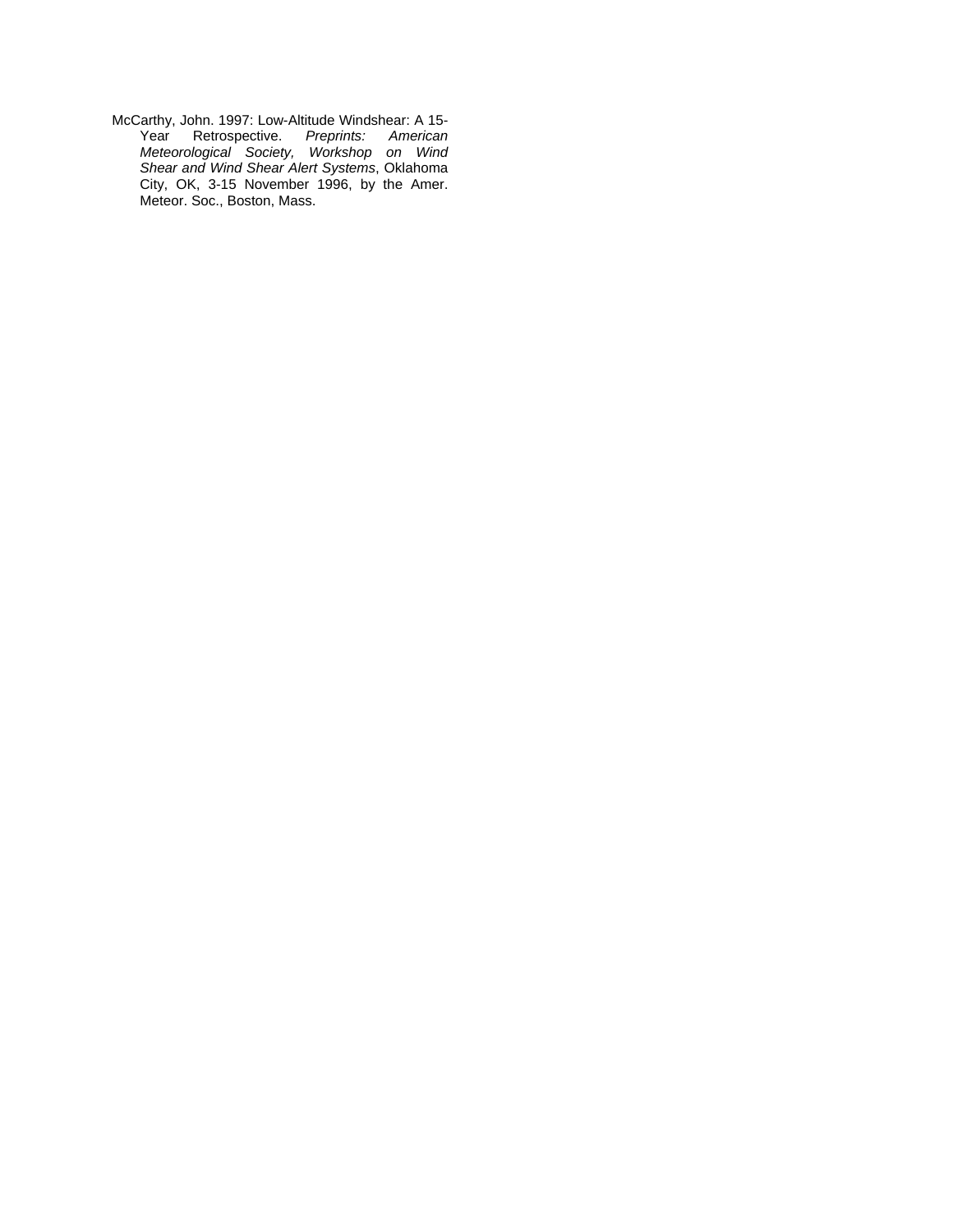

*Figure 1. Typical aircraft winds for a 12 second period*.



*Figure 2. University of Wyoming King Air flight paths, approaching Juneau Airport from the West and continuing to Lemon Creek departures. The yellow rectangle represents the runway; the white arc represents the usually accepted flight path constraint in the Lemon Creek basin. The box dimensions are 10 Km by 10 Km. Picture A represents a smooth case and Picture B represents a turbulent case.*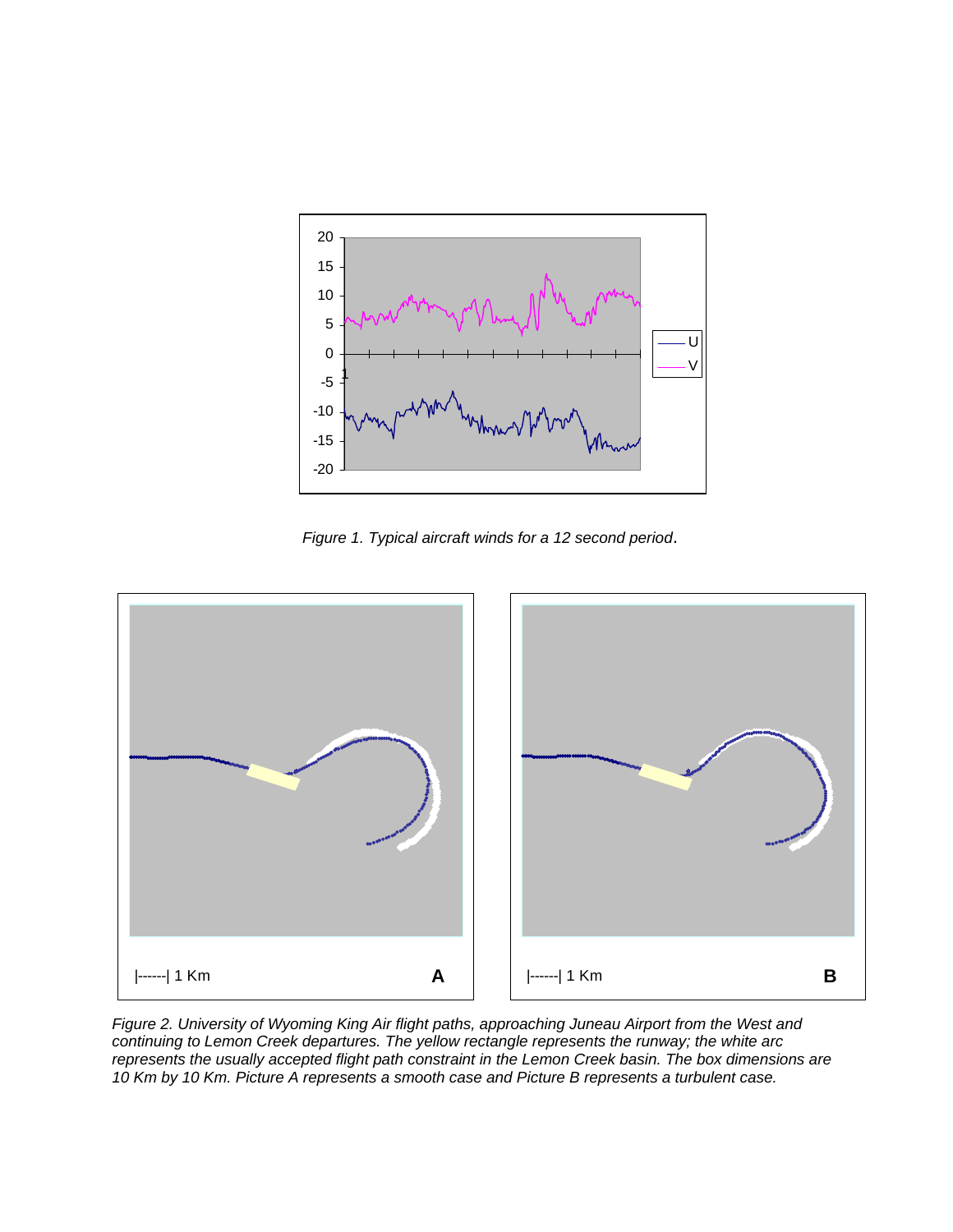

*Figure 3. University of Wyoming King Air Flight segment from Oct. 19, 2002. Time series graphs of winds,*  wind shear, and flight parameters. Tic marks indicate 12 seconds of flight time (approximately 1 Km). *Contents of the six panels:* 

- *A. AC altitude and location, Gridlines 300m (Arpt-black, Lemon Crk.- orange)*
- *B. Airspeed, Gridlines 60, 80, 100 m/s*
- *C. AC roll and pitch, Gridlines 10 deg. ( Roll-red, Pitch-blue)*
- D. Winds and Turbulence, Gridlines 10 m/s (U-red, V-blue, 10\*Edr-black)
- *E. 1.0 Km Wind Shear, Gridlines 10 m/s (HS-red, XS-blue, TS-black)*
- F. *0.5 Km Wind Shear, Gridlines 10 m/s (HS-red, XS-blue, TS-black)*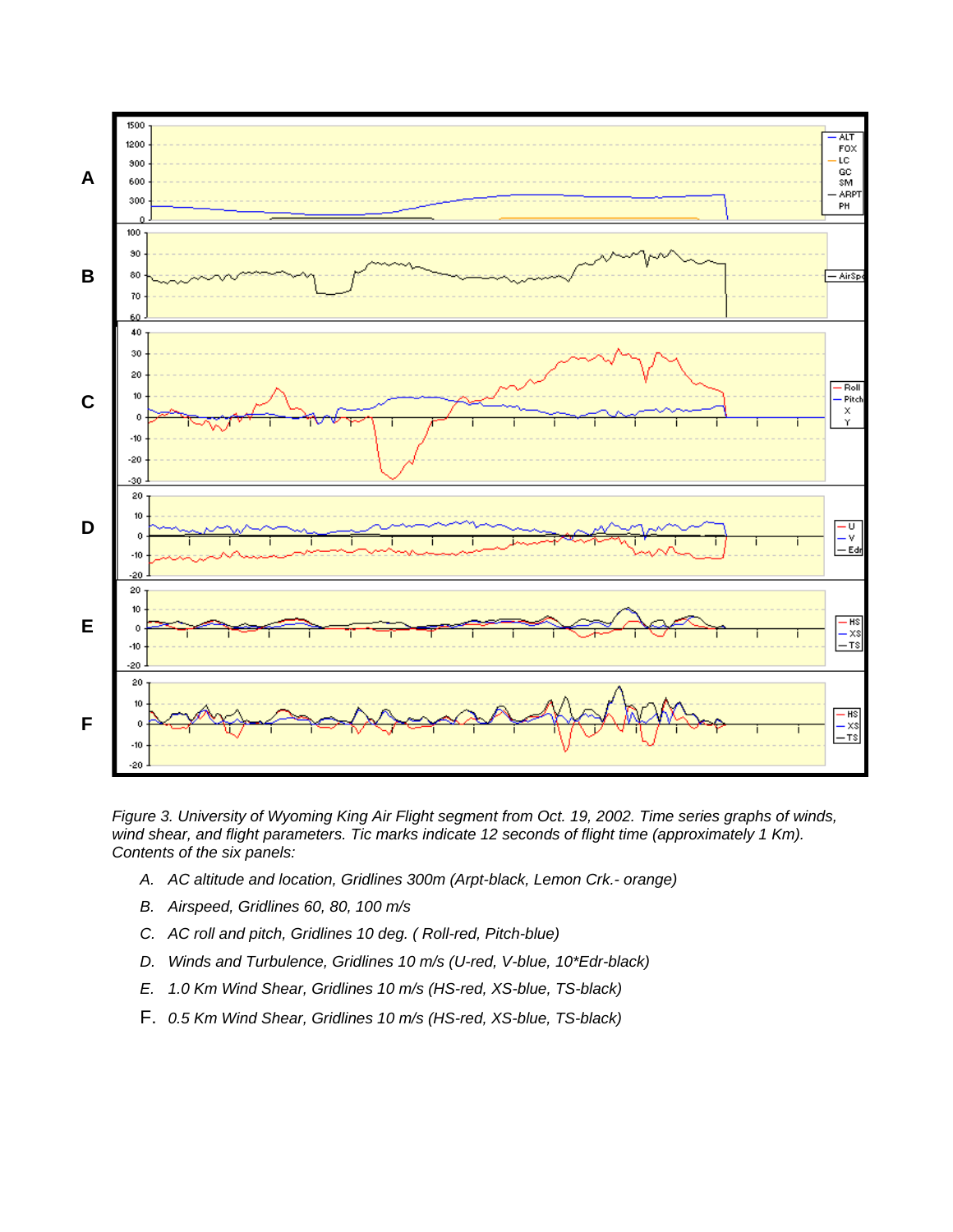

*Figure 4. University of Wyoming King Air Flight segment from Oct. 20, 2002. Time series graphs of winds, wind shear, and flight parameters. Tic marks indicate 12 seconds of flight time (approximately 1 Km). Contents of the six panels:* 

- *A. AC altitude and location, Gridlines 300m (Arpt-black, Lemon Crk.- orange)*
- *B. Airspeed, Gridlines 60, 80, 100 m/s*
- *C. AC roll and pitch, Gridlines 10 deg. ( Roll-red, Pitch-blue)*
- D. Winds and Turbulence, Gridlines 10 m/s (U-red, V-blue, 10\*Edr-black)
- *E. 1.0 Km Wind Shear, Gridlines 10 m/s (HS-red, XS-blue, TS-black)*
- *F. 0.5 Km Wind Shear, Gridlines 10 m/s (HS-red, XS-blue, TS-black)*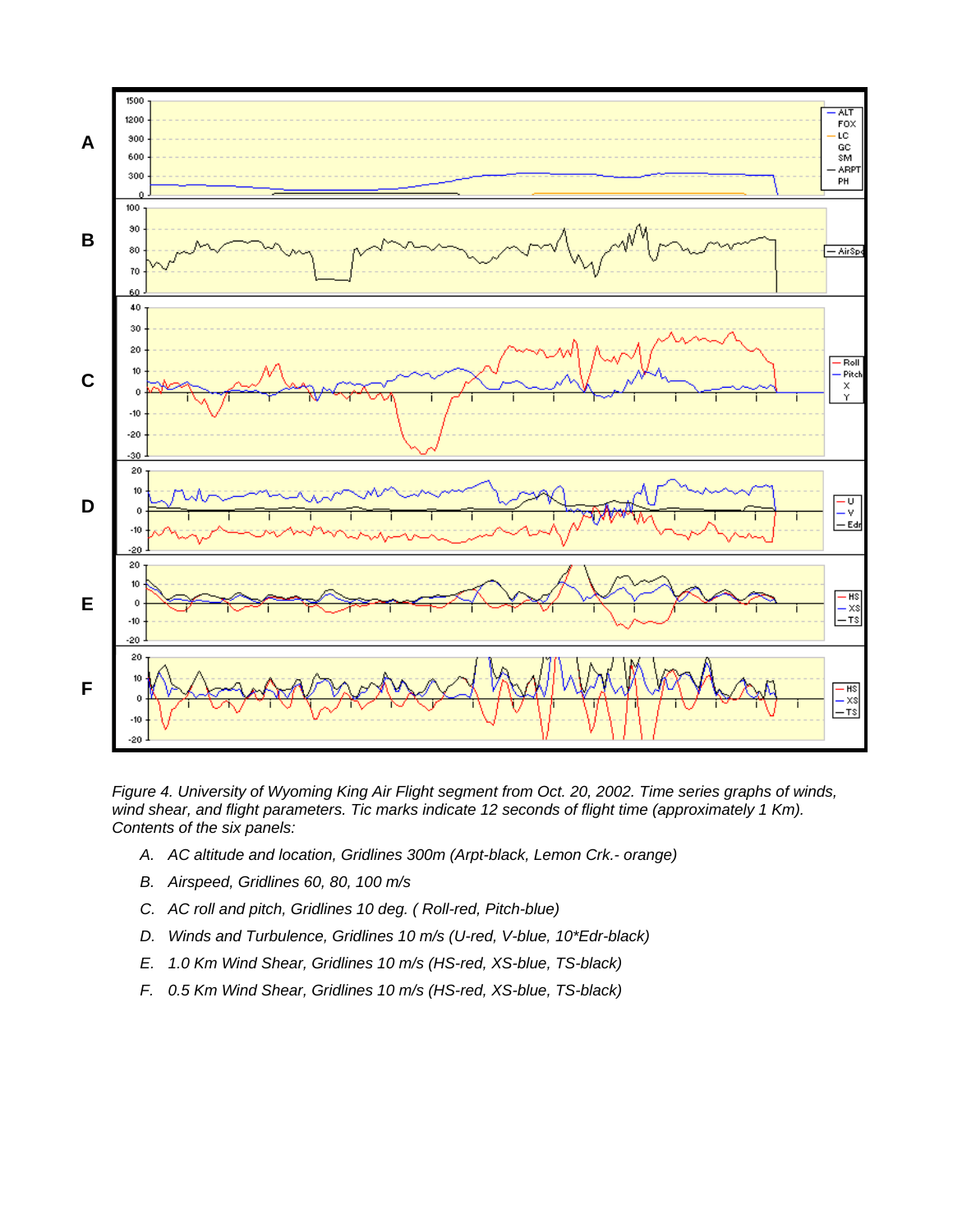

*Figure 5. Plan view of the Juneau Airport region with indications of the hazard boxes.*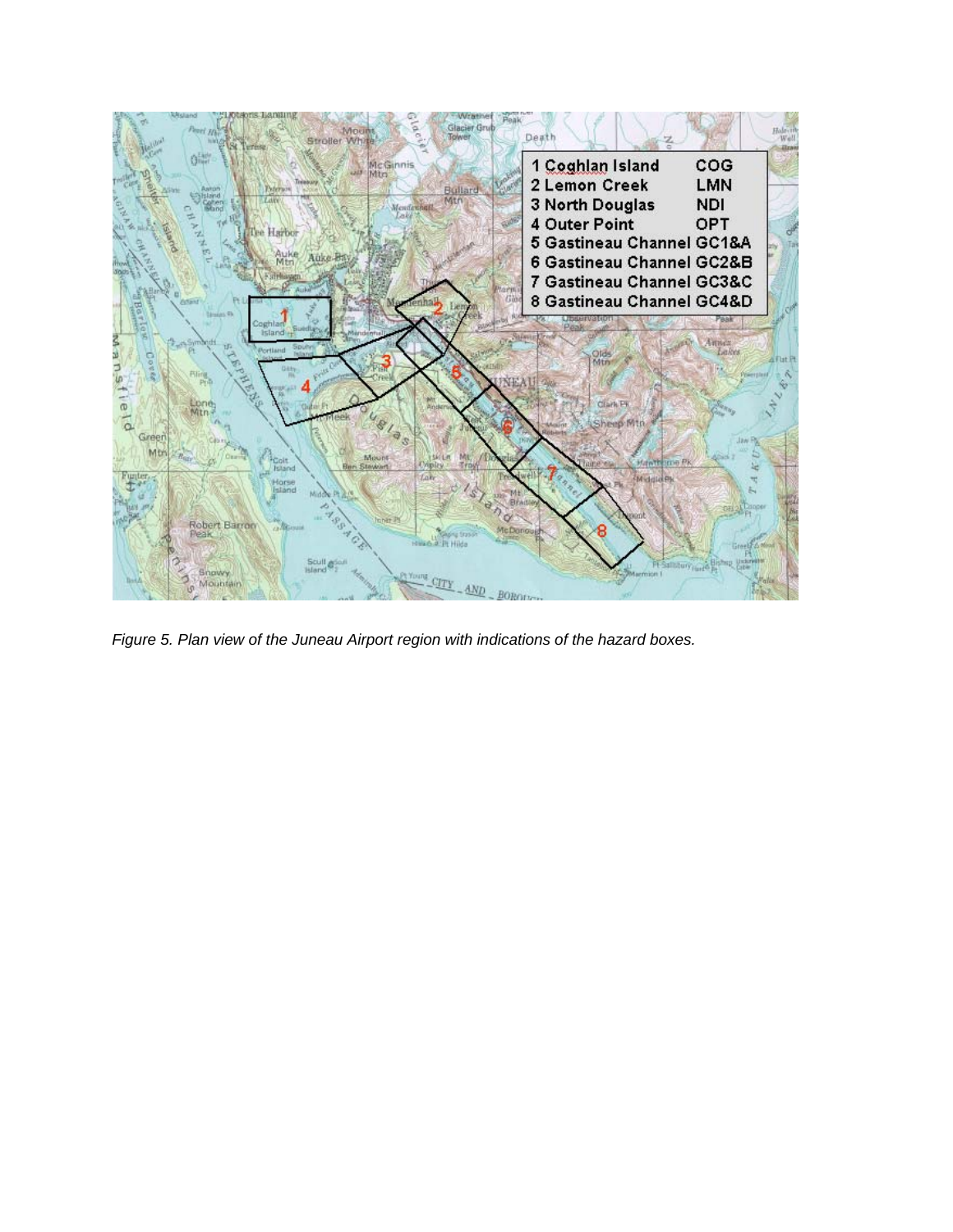|                 | <b>SE</b> | ΤK  | <b>Neither</b> |
|-----------------|-----------|-----|----------------|
| <b>COG</b>      | 379       | 112 | 34             |
| GC <sub>1</sub> | 152       | 95  | 30             |
| GC <sub>2</sub> | 56        | 58  | 0              |
| GC <sub>3</sub> | 57        | 56  | 0              |
| GC4             | 57        | 59  | 0              |
| <b>GCA</b>      | 80        | 157 | 0              |
| <b>GCB</b>      | 187       | 198 | 28             |
| GCC             | 106       | 66  | 0              |
| <b>GCD</b>      | 104       | 66  | 0              |
| <b>LMN</b>      | 104       | 29  | 0              |
| <b>NDI</b>      | 230       | 67  | 30             |
| <b>OPT</b>      | 151       | 54  | 27             |

**Table 1. Counts of the penetrations of hazard boxes, by wind regime.**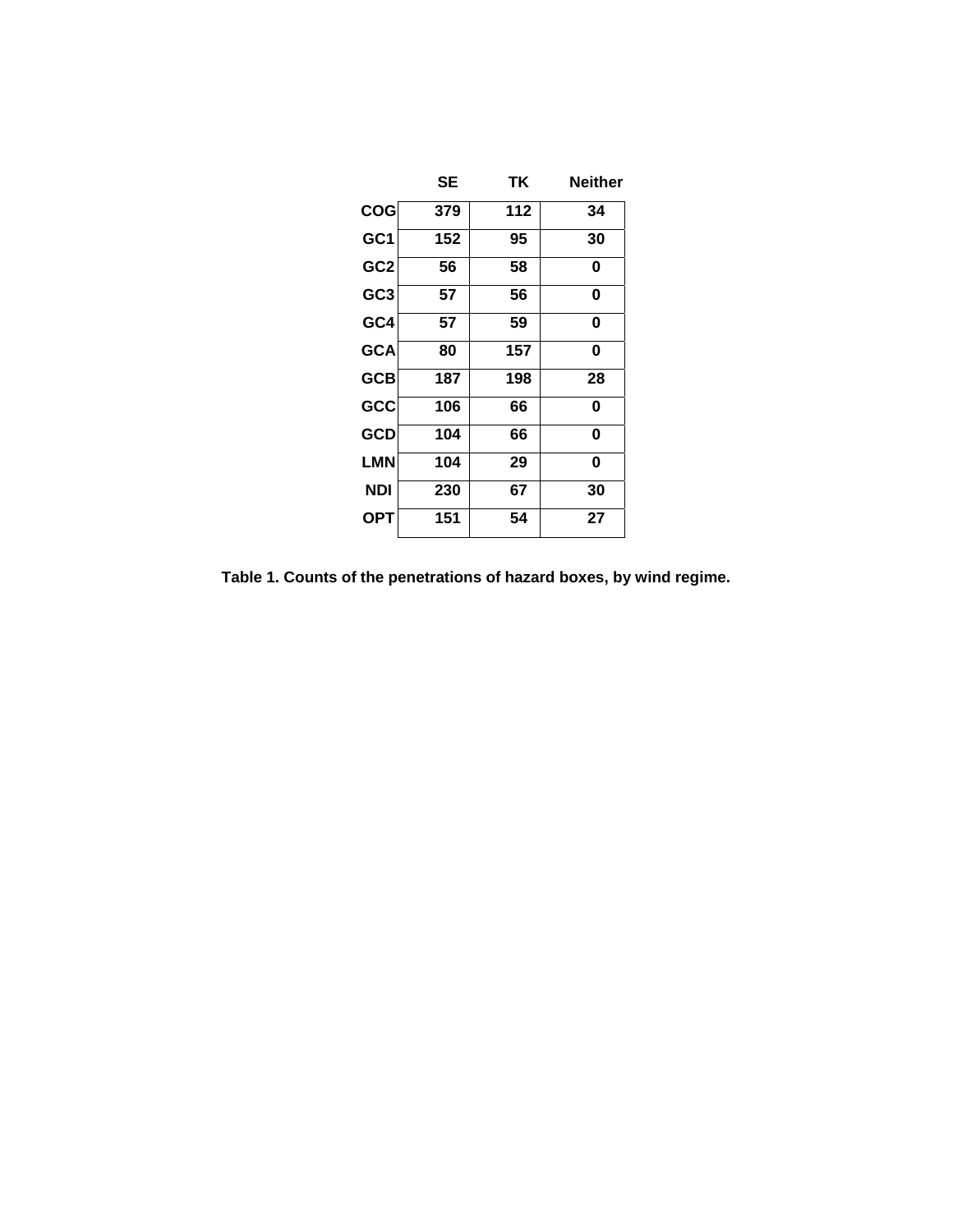|                 |        | <b>Southeast</b> |      | <b>Taku</b>   |       |      |               |
|-----------------|--------|------------------|------|---------------|-------|------|---------------|
| GC <sub>1</sub> | 96/95  | Light            | Mod. | <b>Severe</b> | Light | Mod. | <b>Severe</b> |
| <b>EDR</b>      |        | 1.00             | 0.00 | 0.00          | 0.99  | 0.01 | 0.00          |
| <b>HW loss</b>  | 0.5 Km | 1.00             | 0.00 | 0.00          | 0.96  | 0.04 | 0.00          |
| HW gain         | 0.5 Km | 1.00             | 0.00 | 0.00          | 1.00  | 0.00 | 0.00          |
| ХS              | 0.5 Km | 0.97             | 0.03 | 0.00          | 0.85  | 0.12 | 0.03          |
| <b>TS</b>       | 0.5 Km | 0.95             | 0.05 | 0.00          | 0.77  | 0.15 | 0.08          |
| GC <sub>2</sub> | 48/58  | Light            | Mod. | <b>Severe</b> | Light | Mod. | <b>Severe</b> |
| <b>EDR</b>      |        | 1.00             | 0.00 | 0.00          | 0.60  | 0.38 | 0.02          |
| <b>HW loss</b>  | 0.5 Km | 1.00             | 0.00 | 0.00          | 0.83  | 0.17 | 0.00          |
| HW gain         | 0.5 Km | 1.00             | 0.00 | 0.00          | 0.76  | 0.24 | 0.00          |
| ХS              | 0.5 Km | 1.00             | 0.00 | 0.00          | 0.36  | 0.28 | 0.36          |
| <b>TS</b>       | 0.5 Km | 0.98             | 0.02 | 0.00          | 0.31  | 0.19 | 0.50          |
| GC <sub>3</sub> | 49/56  | Light            | Mod. | <b>Severe</b> | Light | Mod. | <b>Severe</b> |
| <b>EDR</b>      |        | 1.00             | 0.00 | 0.00          | 0.59  | 0.34 | 0.07          |
| <b>HW loss</b>  | 0.5 Km | 1.00             | 0.00 | 0.00          | 0.88  | 0.13 | 0.00          |
| HW gain         | 0.5 Km | 1.00             | 0.00 | 0.00          | 0.84  | 0.16 | 0.00          |
| ХS              | 0.5 Km | 1.00             | 0.00 | 0.00          | 0.14  | 0.43 | 0.43          |
| <b>TS</b>       | 0.5 Km | 1.00             | 0.00 | 0.00          | 0.11  | 0.23 | 0.66          |
| GC4             | 49/59  | Light            | Mod. | <b>Severe</b> | Light | Mod. | <b>Severe</b> |
| <b>EDR</b>      |        | 1.00             | 0.00 | 0.00          | 0.69  | 0.31 | 0.00          |
| <b>HW loss</b>  | 0.5 Km | 1.00             | 0.00 | 0.00          | 0.88  | 0.12 | 0.00          |
| HW gain         | 0.5 Km | 1.00             | 0.00 | 0.00          | 0.97  | 0.03 | 0.00          |
| ХS              | 0.5 Km | 0.92             | 0.08 | 0.00          | 0.47  | 0.22 | 0.31          |
| <b>TS</b>       | 0.5 Km | 0.80             | 0.20 | 0.00          | 0.32  | 0.29 | 0.39          |
| <b>GCA</b>      | 33/132 | Light            | Mod. | <b>Severe</b> | Light | Mod. | <b>Severe</b> |
| <b>EDR</b>      |        | 1.00             | 0.00 | 0.00          | 1.00  | 0.00 | 0.00          |
| <b>HW loss</b>  | 0.5 Km | 1.00             | 0.00 | 0.00          | 1.00  | 0.00 | 0.00          |
| HW gain         | 0.5 Km | 1.00             | 0.00 | 0.00          | 1.00  | 0.00 | 0.00          |
| ХS              | 0.5 Km | 0.88             | 0.12 | 0.00          | 0.92  | 0.08 | 0.00          |
| <b>TS</b>       | 0.5 Km | 0.85             | 0.09 | 0.06          | 0.86  | 0.14 | 0.01          |
| <b>GCB</b>      | 79/198 | Light            | Mod. | <b>Severe</b> | Light | Mod. | <b>Severe</b> |
| <b>EDR</b>      |        | 1.00             | 0.00 | 0.00          | 0.86  | 0.13 | 0.01          |
| <b>HW loss</b>  | 0.5 Km | 1.00             | 0.00 | 0.00          | 0.96  | 0.04 | 0.01          |
| HW gain         | 0.5 Km | 1.00             | 0.00 | 0.00          | 0.92  | 0.08 | 0.00          |
| ХS              | 0.5 Km | 0.86             | 0.14 | 0.00          | 0.62  | 0.22 | 0.17          |
| ΤS              | 0.5 Km | 0.77             | 0.23 | 0.00          | 0.46  | 0.27 | 0.27          |
| GCC             | 52/66  | Light            | Mod. | <b>Severe</b> | Light | Mod. | <b>Severe</b> |
| <b>EDR</b>      |        | 0.96             | 0.02 | 0.02          | 0.73  | 0.27 | 0.00          |
| <b>HW loss</b>  | 0.5 Km | 1.00             | 0.00 | 0.00          | 0.94  | 0.06 | 0.00          |
| HW gain         | 0.5 Km | 1.00             | 0.00 | 0.00          | 0.94  | 0.06 | 0.00          |
| XS              | 0.5 Km | 0.90             | 0.10 | 0.00          | 0.17  | 0.47 | 0.36          |
| <b>TS</b>       | 0.5 Km | 0.73             | 0.27 | 0.00          | 0.11  | 0.30 | 0.59          |
| <b>GCD</b>      | 50/66  | Light            | Mod. | <b>Severe</b> | Light | Mod. | <b>Severe</b> |
| <b>EDR</b>      |        | 0.96             | 0.04 | 0.00          | 0.86  | 0.12 | 0.02          |
| <b>HW loss</b>  | 0.5 Km | 0.98             | 0.02 | 0.00          | 0.91  | 0.09 | 0.00          |
| HW gain         | 0.5 Km | 0.98             | 0.02 | 0.00          | 0.94  | 0.06 | 0.00          |
| XS              | 0.5 Km | 0.82             | 0.16 | 0.02          | 0.52  | 0.38 | 0.11          |
| <b>TS</b>       | 0.5 Km | 0.74             | 0.22 | 0.04          | 0.26  | 0.44 | 0.30          |

**Table 2. Hazard Encounter Probabilities for the Gastineau Channel.**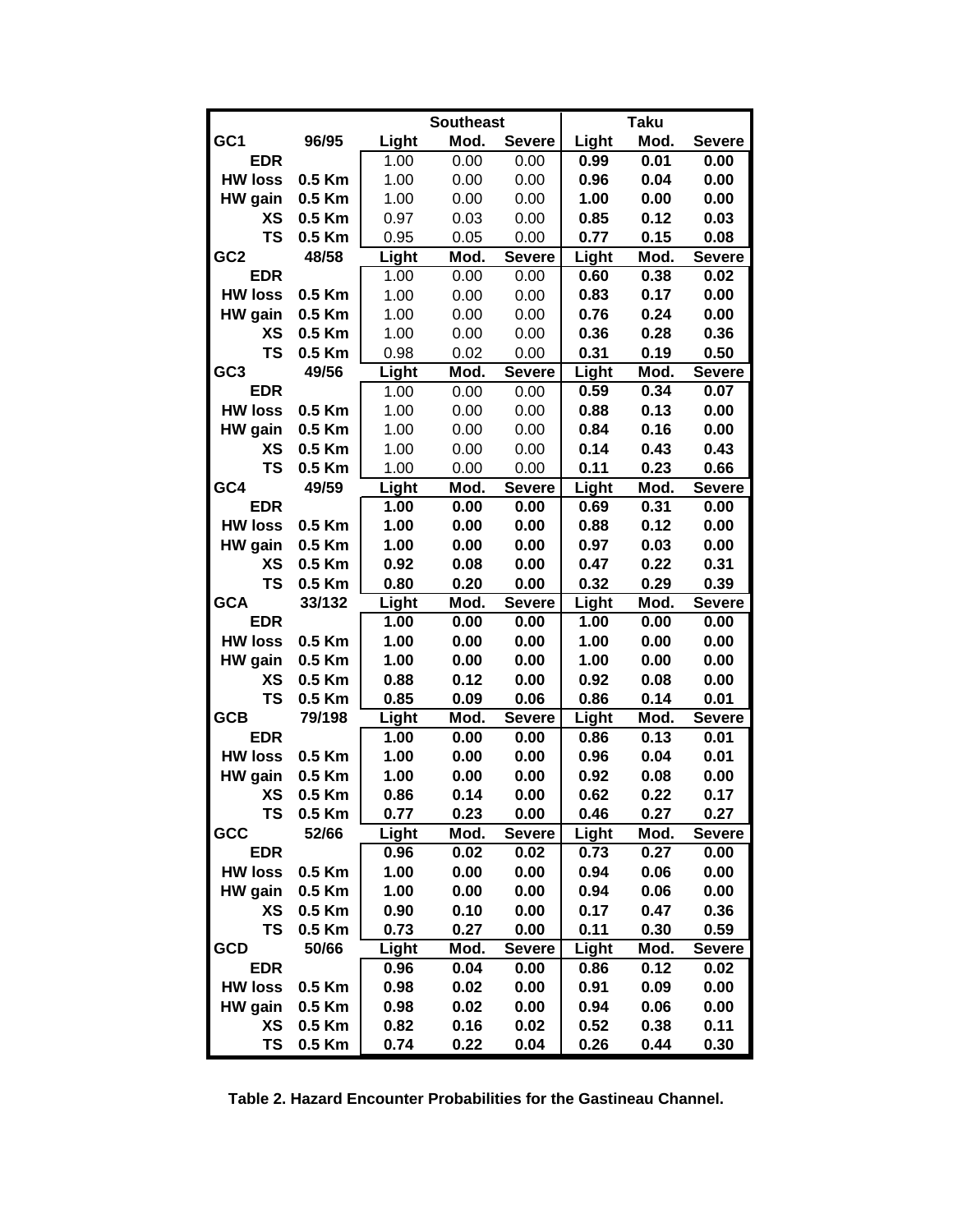|                |          | <b>Southeast</b> |      | Taku          |              |      |               |
|----------------|----------|------------------|------|---------------|--------------|------|---------------|
| <b>LMN</b>     | 104/25   | Light            | Mod. | <b>Severe</b> | Light        | Mod. | <b>Severe</b> |
| <b>EDR</b>     |          | 0.71             | 0.24 | 0.05          | 0.96         | 0.04 | 0.00          |
| <b>HW loss</b> | 0.5 Km   | 0.79             | 0.15 | 0.06          | 0.96         | 0.04 | 0.00          |
| HW gain        | 0.5 Km   | 0.73             | 0.21 | 0.06          | 1.00         | 0.00 | 0.00          |
| XS             | $0.5$ Km | 0.42             | 0.37 | 0.21          | 0.76         | 0.20 | 0.04          |
| <b>TS</b>      | $0.5$ Km | 0.23             | 0.37 | 0.40          | 0.64         | 0.28 | 0.08          |
| <b>NDI</b>     | 230/59   | Light            | Mod. | <b>Severe</b> | Light        | Mod. | <b>Severe</b> |
| <b>EDR</b>     |          | 0.92             | 0.07 | 0.00          | 1.00         | 0.00 | 0.00          |
| <b>HW loss</b> | 0.5 Km   | 0.97             | 0.03 | 0.00          | 1.00         | 0.00 | 0.00          |
| HW gain        | 0.5 Km   | 0.96             | 0.04 | 0.00          | 1.00         | 0.00 | 0.00          |
| ХS             | $0.5$ Km | 0.70             | 0.24 | 0.06          | 1.00         | 0.00 | 0.00          |
| TS             | 0.5 Km   | 0.54             | 0.33 | 0.13          | 0.95         | 0.05 | 0.00          |
| OPT            | 151/45   | Light            | Mod. | <b>Severe</b> | Light        | Mod. | <b>Severe</b> |
| <b>EDR</b>     |          | 0.80             | 0.19 | 0.01          | 1.00         | 0.00 | 0.00          |
| <b>HW loss</b> | 0.5 Km   | 0.99             | 0.01 | 0.00          | 1.00         | 0.00 | 0.00          |
| HW gain        | 0.5 Km   | 0.95             | 0.05 | 0.01          | 1.00         | 0.00 | 0.00          |
| ХS             | 0.5 Km   | 0.76             | 0.21 | 0.03          | 1.00         | 0.00 | 0.00          |
| ΤS             | 0.5 Km   | 0.45             | 0.45 | 0.10          | 1.00         | 0.00 | 0.00          |
| <b>COG</b>     | 237/80   | Light            | Mod. | <b>Severe</b> | <b>Light</b> | Mod. | <b>Severe</b> |
| <b>EDR</b>     |          | 0.91             | 0.08 | 0.00          | 1.00         | 0.00 | 0.00          |
| <b>HW loss</b> | $0.5$ Km | 0.97             | 0.03 | 0.00          | 1.00         | 0.00 | 0.00          |
| HW gain        | 0.5 Km   | 0.97             | 0.03 | 0.00          | 1.00         | 0.00 | 0.00          |
| ХS             | $0.5$ Km | 0.86             | 0.13 | 0.02          | 1.00         | 0.00 | 0.00          |
| TS             | 0.5 Km   | 0.72             | 0.22 | 0.06          | 1.00         | 0.00 | 0.00          |

**Table 3. Hazard Encounter Probabilities near Juneau Airport.**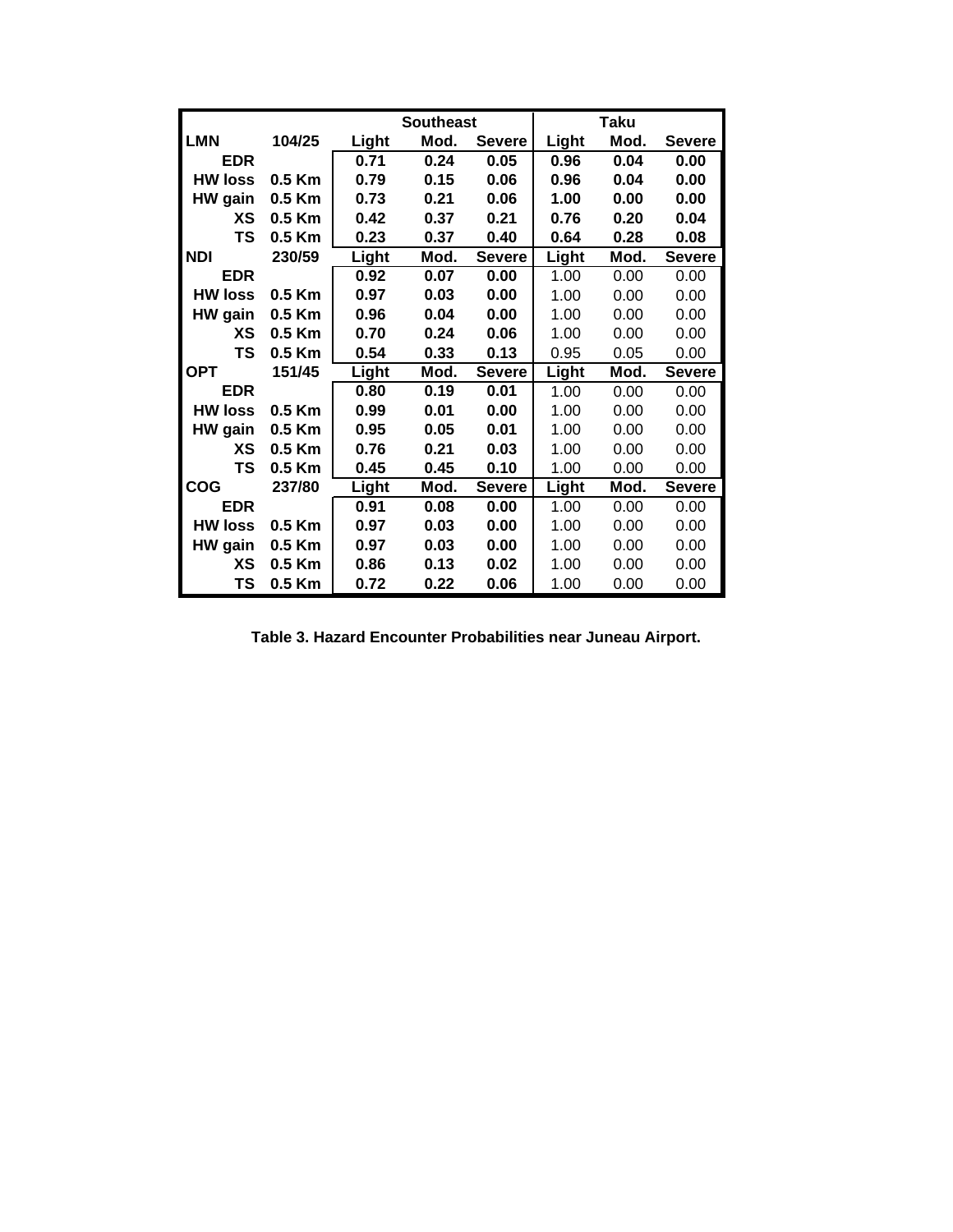|                 |                | <b>Southeast</b> | <b>Taku</b> |
|-----------------|----------------|------------------|-------------|
| GC <sub>1</sub> | <b>HW loss</b> | <b>NA</b>        | 0.64        |
|                 | HW gain        | NA.              | 0.73        |
|                 | ХS             | <b>NA</b>        | 0.73        |
|                 | <b>TS</b>      | <b>NA</b>        | 0.76        |
| GC <sub>2</sub> | <b>HW loss</b> | NA               | 0.65        |
|                 | HW gain        | NA               | 0.61        |
|                 | <b>XS</b>      | <b>NA</b>        | 0.69        |
|                 | <b>TS</b>      | <b>NA</b>        | 0.70        |
| GC <sub>3</sub> | <b>HW loss</b> | NA               | 0.41        |
|                 | HW gain        | <b>NA</b>        | 0.56        |
|                 | <b>XS</b>      | <b>NA</b>        | 0.57        |
|                 | <b>TS</b>      | <b>NA</b>        | 0.61        |
| GC4             | <b>HW loss</b> | <b>NA</b>        | 0.57        |
|                 | HW gain        | <b>NA</b>        | 0.56        |
|                 | XS             | 0.78             | 0.76        |
|                 | <b>TS</b>      | 0.80             | 0.73        |
| <b>GCA</b>      | <b>HW loss</b> | <b>NA</b>        | <b>NA</b>   |
|                 | HW gain        | <b>NA</b>        | <b>NA</b>   |
|                 | ХS             | 0.84             | <b>NA</b>   |
|                 | <b>TS</b>      | 0.82             | <b>NA</b>   |
| <b>GCB</b>      | <b>HW loss</b> | <b>NA</b>        | 0.61        |
|                 | HW gain        | <b>NA</b>        | 0.66        |
|                 | ХS             | 0.66             | 0.66        |
|                 | <b>TS</b>      | 0.70             | 0.70        |
| GCC             | <b>HW loss</b> | NA.              | 0.50        |
|                 | HW gain        | <b>NA</b>        | 0.35        |
|                 | ХS             | 0.75             | 0.59        |
|                 | <b>TS</b>      | 0.76             | 0.65        |
| <b>GCD</b>      | <b>HW loss</b> | 0.64             | 0.50        |
|                 | HW gain        | NA               | 0.37        |
|                 | ХS             | 0.83             | 0.70        |
|                 | <b>TS</b>      | 0.84             | 0.66        |
| <b>LMN</b>      | <b>HW loss</b> | 0.73             | 0.81        |
|                 | HW gain        | 0.66             | 0.64        |
|                 | XS             | 0.57             | 0.71        |
|                 | TS             | 0.69             | 0.82        |
| <b>NDI</b>      | <b>HW loss</b> | 0.66             | <b>NA</b>   |
|                 | HW gain        | 0.53             | ΝA          |
|                 | XS             | 0.69             | ΝA          |
|                 | <b>TS</b>      | 0.73             | <b>NA</b>   |
| <b>OPT</b>      | <b>HW loss</b> | 0.61             | ΝA          |
|                 | HW gain        | 0.70             | ΝA          |
|                 | XS             | 0.71             | ΝA          |
|                 | <b>TS</b>      | 0.77             | ΝA          |
| <b>COG</b>      | <b>HW loss</b> | 0.79             | <b>NA</b>   |
|                 | HW gain        | 0.84             | ΝA          |
|                 | ХS             | 0.81             | ΝA          |
|                 | <b>TS</b>      | 0.85             | ΝA          |

**Table 4. Correlations of Wind Shear and Turbulence intensities.**